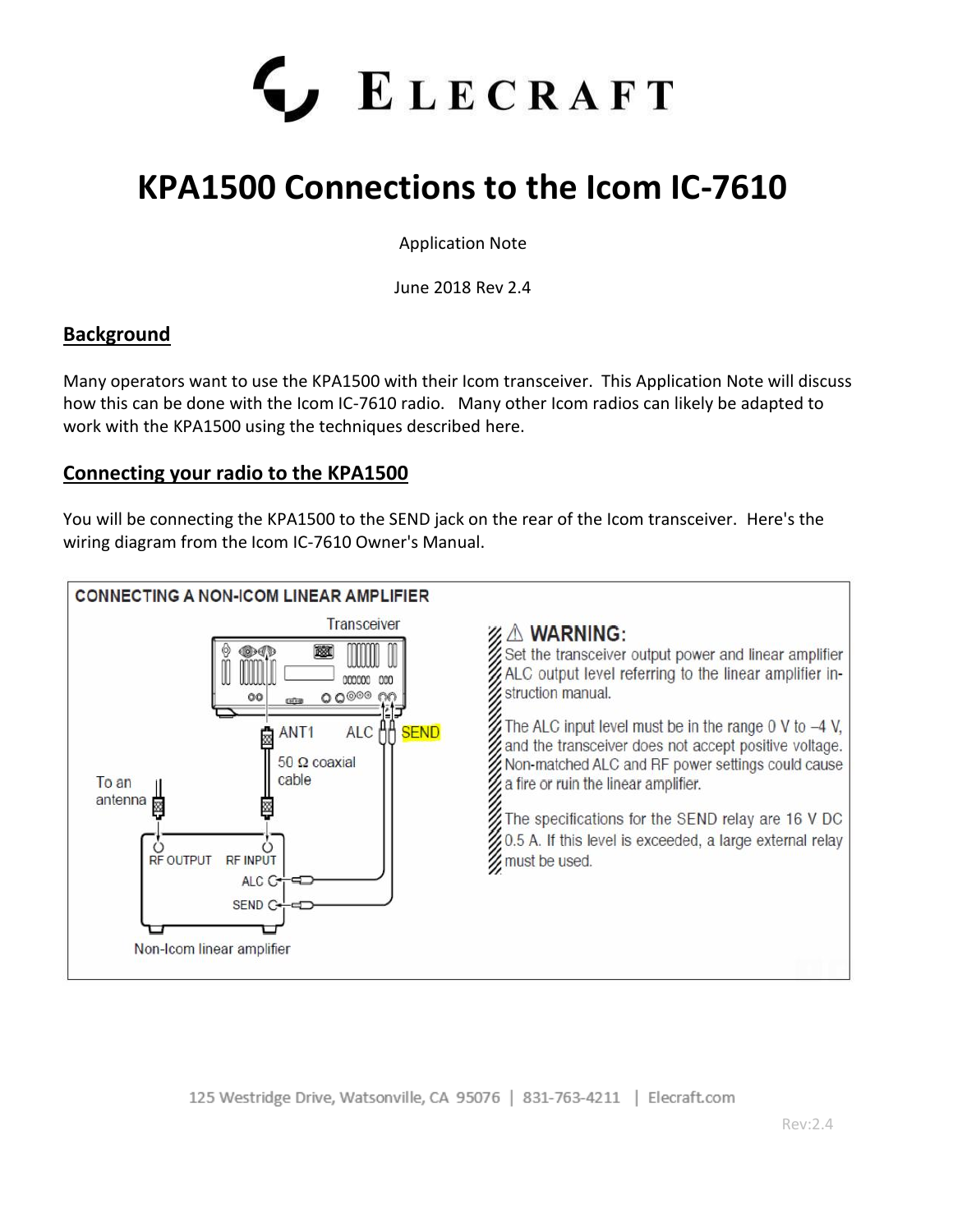

It will then connect to the KPA1500's KEY IN jack (Item #10 in the image below) from the KPA1500 Owner's Manual. While the KPA1500 supports it, Elecraft does not recommend the use of ALC unless the transceiver vendor specifically recommends it.



## **Connecting the CI-V system**

The KPA1500 includes the ability to read the VFO frequency directly from the Icom radio using Icom's CI-V communication system.

After Training the Tuner built into the KPA1500, it will be able to pre-select the tuning elements needed directly from memory as you QSY between bands or even frequencies within a band.

To make this work, use the Elecraft cable, (Elecraft part number E980229) to the XCVR SERIAL port on the KPA1500 and the Remote port on the Icom radio.

## **Setting up the CI-V connection in the KPA1500**

In this section, we will be configuring the KPA1500 and the Icom radio so that the KPA1500 can read the VFO frequency automatically as you change bands and frequencies.

Please find the menu items below and make the designated changes.

125 Westridge Drive, Watsonville, CA 95076 | 831-763-4211 | Elecraft.com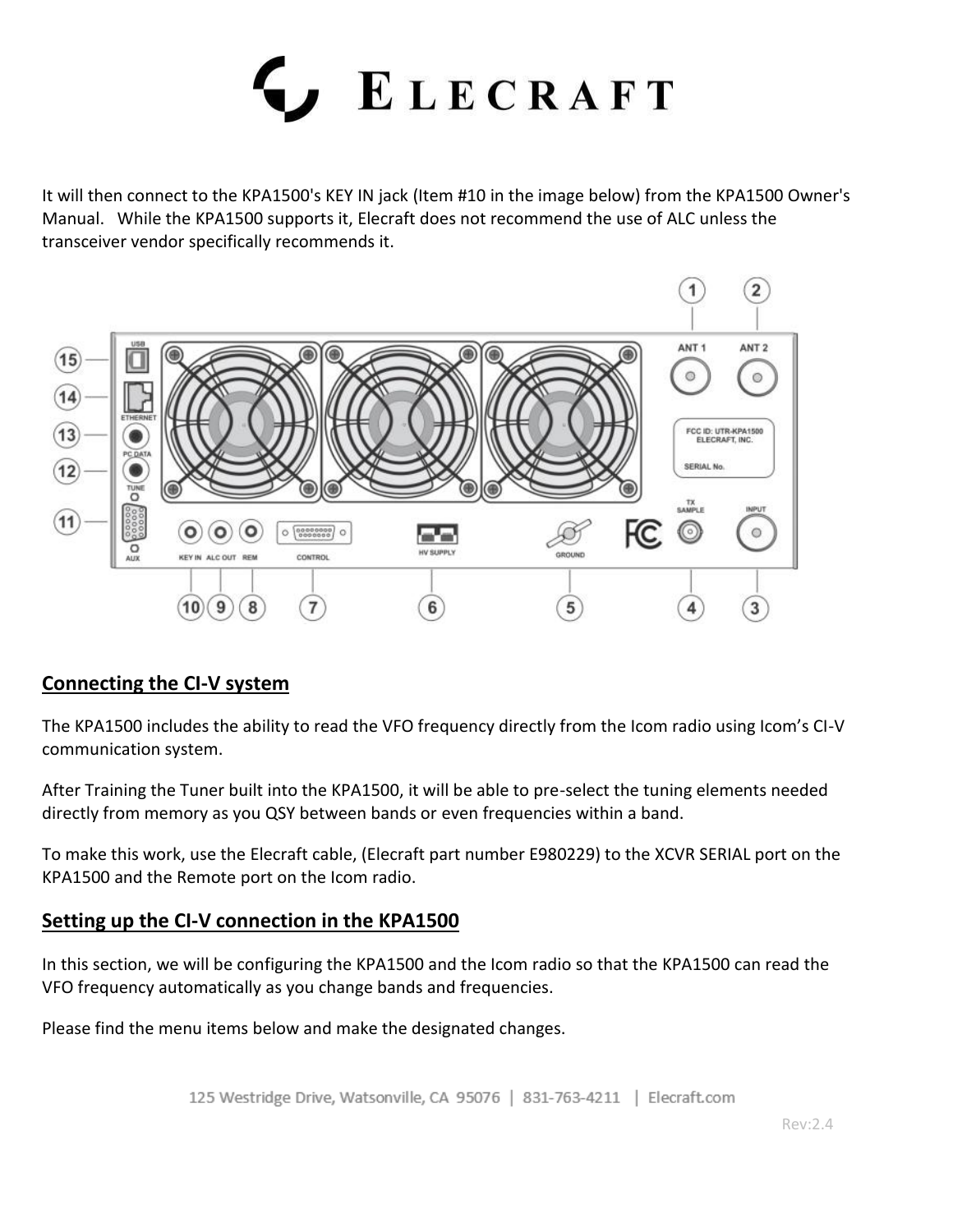

|                   | Menu item                | Value                                                  |  |  |
|-------------------|--------------------------|--------------------------------------------------------|--|--|
| <b>KPA1500</b>    | <b>RADIO TYPE</b>        | <b>ICOM</b>                                            |  |  |
|                   | <b>SERIAL SPEED XVCR</b> | 4800, 9600 or 19200                                    |  |  |
| <b>ICOM</b> radio | CI-V Baud Rate           | 4800, 9600 or 19200<br>Must agree with KPA1500 setting |  |  |
|                   | CI-V Output (for ANT)    | 0 <sub>N</sub>                                         |  |  |

Note: All other Icom CI-V menu settings are assumed to be set to their Defaults as documented in the IC-7610 Owners Manual

125 Westridge Drive, Watsonville, CA 95076 | 831-763-4211 | Elecraft.com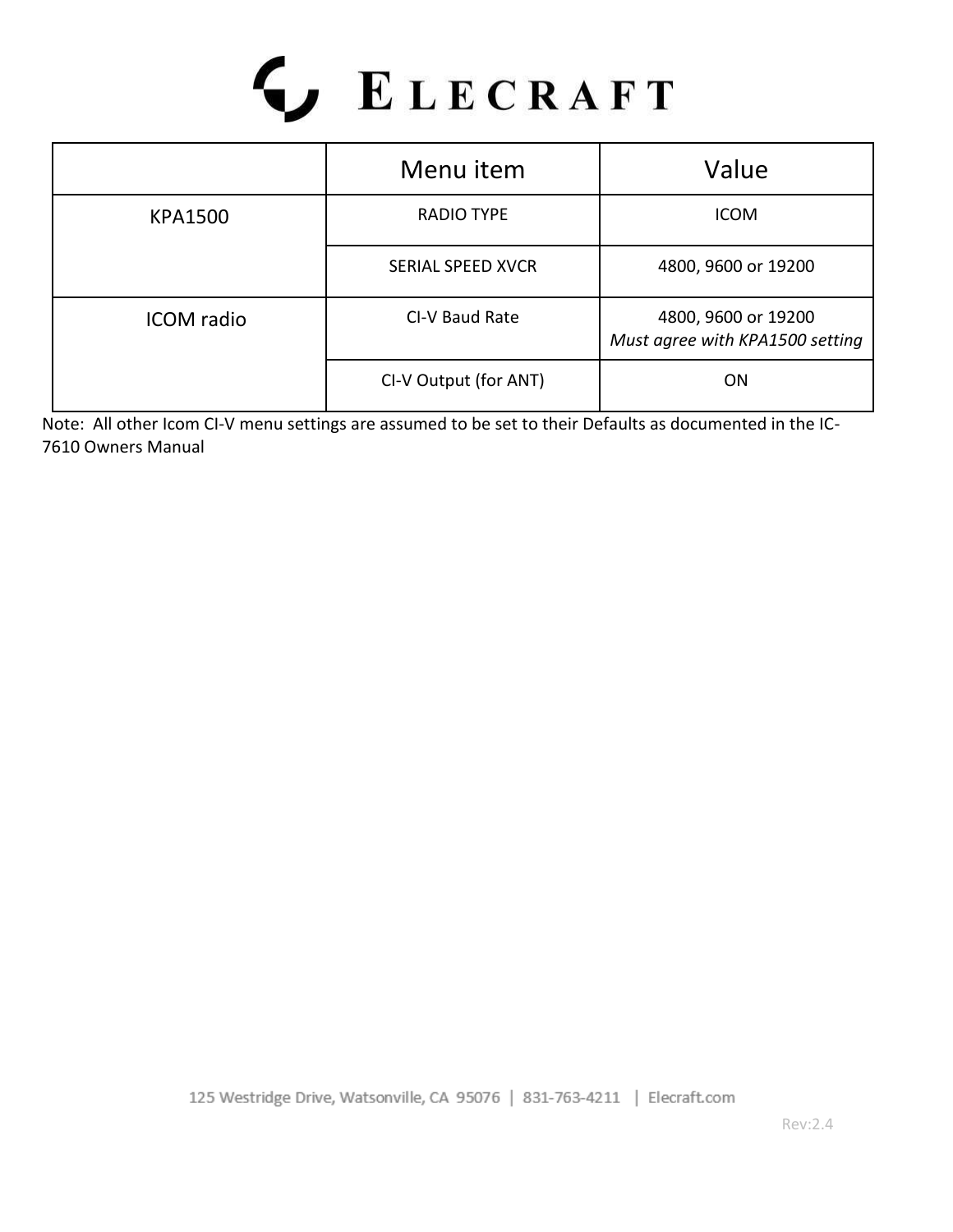

# **Procedure for Training the Tuner of the KPA1500**

#### **Overview**

We will be stepping through each band where you have an antenna connected to the KPA1500, where you'll selecting the top, bottom and places in the middle of each band where you expect to operate. At each of these points, we will be causing the Icom radio to emit a steady-state, CW RF signal for the KPA1500 to use while it executes a Full Tune Cycle. Since the KPA1500 contains an Automatic Tuner, it will remember the settings it finds at each of the points in the band. This is referred to as 'Training the Tuner'.

The following sequence assumes that the Icom and KPA1500 are connected as discussed above.

### **Set up**

- On the Icom, set it to emit a constant 25 watts in CW mode
- On the KPA1500, Tap the ANT button to select the appropriate antenna for the selected band. The ANT LED will light solidly indicating the antenna port selected.
- On the Icom radio, select the the appropriate band. Then, adjust VFO A to the lowest spot in that band where your antenna will work.

#### **For each VFO Setting perform the following to Train the Tuner in the KPA1500**

- Tap the ATU TUNE button. The ATU IN light will begin to flash to indicate it is waiting for RF from the transceiver.
- Apply 25 to 50 W of transmit drive. You will hear the relays searching for a match.
- When the relays stop, the ATU IN LED stops flashing, indicating Full Cycle Tune success.
- The resulting match is automatically stored in the appropriate memory bin.
- If a match cannot be found, the red FAULT LED illuminates, NO MATCH is shown on the LCD, and no settings are stored. The ATU can create a match for SWR as high as 10:1.
- If no match is found, make sure the correct frequency band and antenna are selected.
- You can use the KPA1500 Utility Operate panel to observe Full Cycle Tune activity and transmission line/ antenna system SWR.
- If you have multiple antennas on one or more bands, repeat this procedure for each antenna port and frequency combination. The KPA1500 tuner can remember settings for both antenna ports separately.